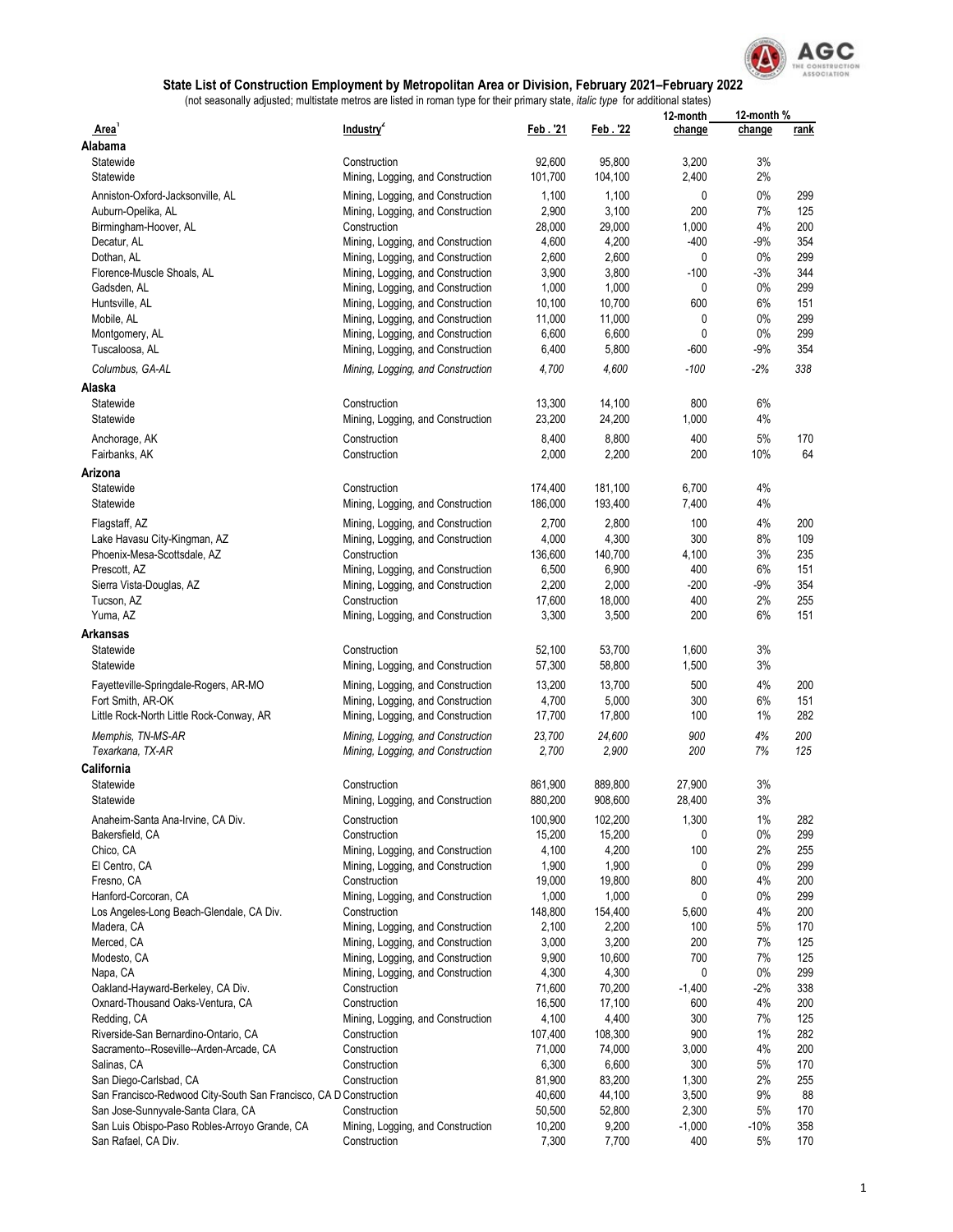

|                                                                    |                                                                        |                 |                 | 12-month      | 12-month %   |             |
|--------------------------------------------------------------------|------------------------------------------------------------------------|-----------------|-----------------|---------------|--------------|-------------|
| Area'                                                              | Industry <sup>2</sup>                                                  | Feb.'21         | Feb. '22        | change        | change       | <u>rank</u> |
| Santa Cruz-Watsonville, CA                                         | Mining, Logging, and Construction                                      | 4,600           | 4,800           | 200           | 4%           | 200         |
| Santa Maria-Santa Barbara, CA                                      | Construction                                                           | 8,900           | 9,000           | 100           | 1%           | 282         |
| Santa Rosa, CA                                                     | Construction                                                           | 15,800          | 16,100          | 300           | 2%           | 255         |
| Stockton-Lodi, CA                                                  | Construction                                                           | 13,200          | 13,900          | 700           | 5%<br>9%     | 170<br>88   |
| Vallejo-Fairfield, CA<br>Visalia-Porterville, CA                   | Construction<br>Mining, Logging, and Construction                      | 10,900<br>6,700 | 11,900<br>7,400 | 1,000<br>700  | 10%          | 64          |
| Yuba City, CA                                                      | Mining, Logging, and Construction                                      | 2,600           | 2,800           | 200           | 8%           | 109         |
| Colorado                                                           |                                                                        |                 |                 |               |              |             |
| Statewide                                                          | Construction                                                           | 169,900         | 177,400         | 7,500         | 4%           |             |
| Statewide                                                          | Mining, Logging, and Construction                                      | 189,300         | 196,400         | 7,100         | 4%           |             |
| Boulder, CO                                                        | Mining, Logging, and Construction                                      | 5,300           | 5,600           | 300           | 6%           | 151         |
| Colorado Springs, CO                                               | Mining, Logging, and Construction                                      | 18,400          | 18,200          | $-200$        | -1%          | 329         |
| Denver-Aurora-Lakewood, CO                                         | Mining, Logging, and Construction                                      | 105,200         | 108,600         | 3,400         | 3%           | 235         |
| Fort Collins, CO                                                   | Mining, Logging, and Construction                                      | 11,400          | 12,200          | 800           | 7%           | 125         |
| Grand Junction, CO                                                 | Mining, Logging, and Construction                                      | 5,700           | 6,200           | 500           | 9%           | 88          |
| Greeley, CO                                                        | Mining, Logging, and Construction                                      | 14,900          | 15,300          | 400           | 3%           | 235         |
| Pueblo, CO                                                         | Mining, Logging, and Construction                                      | 3,700           | 3,900           | 200           | 5%           | 170         |
| Connecticut                                                        |                                                                        |                 |                 |               |              |             |
| Statewide                                                          | Construction                                                           | 52,700          | 55,700          | 3,000         | 6%           |             |
| Statewide                                                          | Mining, Logging, and Construction                                      | 53,100          | 56,200          | 3,100         | 6%           |             |
|                                                                    |                                                                        |                 |                 |               |              |             |
| Bridgeport-Stamford-Norwalk, CT NECTA                              | Mining, Logging, and Construction                                      | 11,100          | 12,200          | 1,100         | 10%          | 64          |
| Hartford-West Hartford-East Hartford, CT NECTA                     | Mining, Logging, and Construction                                      | 18,100          | 18,700          | 600           | 3%           | 235         |
| New Haven, CT NECTA<br>Norwich-New London-Westerly, CT-RI NECTA    | Mining, Logging, and Construction<br>Mining, Logging, and Construction | 10,200<br>3,500 | 10,100<br>3,900 | $-100$<br>400 | $-1%$<br>11% | 329<br>51   |
| Waterbury, CT NECTA                                                | Mining, Logging, and Construction                                      | 2,400           | 2,700           | 300           | 13%          | 40          |
|                                                                    |                                                                        |                 |                 |               |              |             |
| Springfield, MA-CT NECTA                                           | Mining, Logging, and Construction                                      | 10,300          | 11,400          | 1,100         | 11%          | 51          |
| Worcester, MA-CT NECTA                                             | Mining, Logging, and Construction                                      | 10,700          | 10,300          | -400          | -4%          | 349         |
| Delaware                                                           |                                                                        |                 |                 |               |              |             |
| Statewide                                                          | Mining, Logging, and Construction                                      | 22,000          | 22,900          | 900           | 4%           |             |
| Dover, DE                                                          | Mining, Logging, and Construction                                      | 2,800           | 2,800           | 0             | 0%           | 299         |
| Wilmington, DE-MD-NJ Div.                                          | Mining, Logging, and Construction                                      | 15,800          | 16,600          | 800           | 5%           | 170         |
| Salisbury, MD-DE                                                   | Mining, Logging, and Construction                                      | 9,300           | 9,700           | 400           | 4%           | 200         |
|                                                                    |                                                                        |                 |                 |               |              |             |
| <b>District of Columbia</b>                                        |                                                                        |                 |                 |               |              |             |
| Washington, DC                                                     | Mining, Logging, and Construction                                      | 14,900          | 14,800          | $-100$        | $-1%$        | 329         |
| <b>Florida</b>                                                     |                                                                        |                 |                 |               |              |             |
| Statewide                                                          | Construction                                                           | 567,900         | 588,900         | 21,000        | 4%           |             |
| Statewide                                                          | Mining, Logging, and Construction                                      | 573,300         | 594,200         | 20,900        | 4%           |             |
| Cape Coral-Fort Myers, FL                                          | Mining, Logging, and Construction                                      | 33,500          | 34,100          | 600           | 2%           | 255         |
| Crestview-Fort Walton Beach-Destin, FL                             | Mining, Logging, and Construction                                      | 7,200           | 7,100           | $-100$        | -1%          | 329         |
| Deltona-Daytona Beach-Ormond Beach, FL                             | Mining, Logging, and Construction                                      | 14,100          | 14,500          | 400           | $3\%$        | 235         |
| Fort Lauderdale-Pompano Beach-Deerfield Beach, FL Div Construction |                                                                        | 48,100          | 48,200          | 100           | 0.2%         | 297         |
| Gainesville, FL                                                    | Mining, Logging, and Construction                                      | 6,200           | 6,400           | 200           | 3%           | 235         |
| Jacksonville, FL                                                   | Construction                                                           | 46,800          | 51,100          | 4,300         | 9%           | 88          |
| Lakeland-Winter Haven, FL                                          | Mining, Logging, and Construction                                      | 15,400          | 14,700          | $-700$        | $-5%$        | 351         |
| Miami-Miami Beach-Kendall, FL Div.                                 | Construction                                                           | 52,000          | 52,100          | 100           | 0.2%         | 297         |
| Naples-Immokalee-Marco Island, FL                                  | Mining, Logging, and Construction                                      | 17,500          | 18,600          | 1,100         | 6%           | 151         |
| North Port-Sarasota-Bradenton, FL                                  | Mining, Logging, and Construction                                      | 26,800          | 27,700          | 900           | 3%<br>2%     | 235         |
| Ocala, FL<br>Orlando-Kissimmee-Sanford, FL                         | Mining, Logging, and Construction<br>Construction                      | 8,900<br>81,900 | 9,100<br>83,500 | 200<br>1,600  | 2%           | 255<br>255  |
| Palm Bay-Melbourne-Titusville, FL                                  | Mining, Logging, and Construction                                      | 17,200          | 17,100          | $-100$        | $-1%$        | 329         |
| Panama City, FL                                                    | Mining, Logging, and Construction                                      | 6,900           | 7,000           | 100           | 1%           | 282         |
| Pensacola-Ferry Pass-Brent, FL                                     | Mining, Logging, and Construction                                      | 12,600          | 12,900          | 300           | 2%           | 255         |
| Port St. Lucie, FL                                                 | Mining, Logging, and Construction                                      | 12,600          | 12,400          | $-200$        | $-2%$        | 338         |
| Punta Gorda, FL                                                    | Mining, Logging, and Construction                                      | 4,600           | 4,900           | 300           | 7%           | 125         |
| Sebastian-Vero Beach, FL                                           | Mining, Logging, and Construction                                      | 4,400           | 4,500           | 100           | 2%           | 255         |
| Tallahassee, FL                                                    | Mining, Logging, and Construction                                      | 8,100           | 8,000           | $-100$        | $-1%$        | 329         |
| Tampa-St. Petersburg-Clearwater, FL                                | Construction                                                           | 84,700          | 88,200          | 3,500         | 4%           | 200         |
| West Palm Beach-Boca Raton-Delray Beach, FL Div.                   | Construction                                                           | 38,000          | 39,600          | 1,600         | 4%           | 200         |
| Georgia                                                            |                                                                        |                 |                 |               |              |             |
| Statewide                                                          | Construction                                                           | 201,300         | 202,600         | 1,300         | $1\%$        |             |
| Statewide                                                          | Mining, Logging, and Construction                                      | 210,800         | 212,300         | 1,500         | $1\%$        |             |
|                                                                    |                                                                        |                 |                 |               |              |             |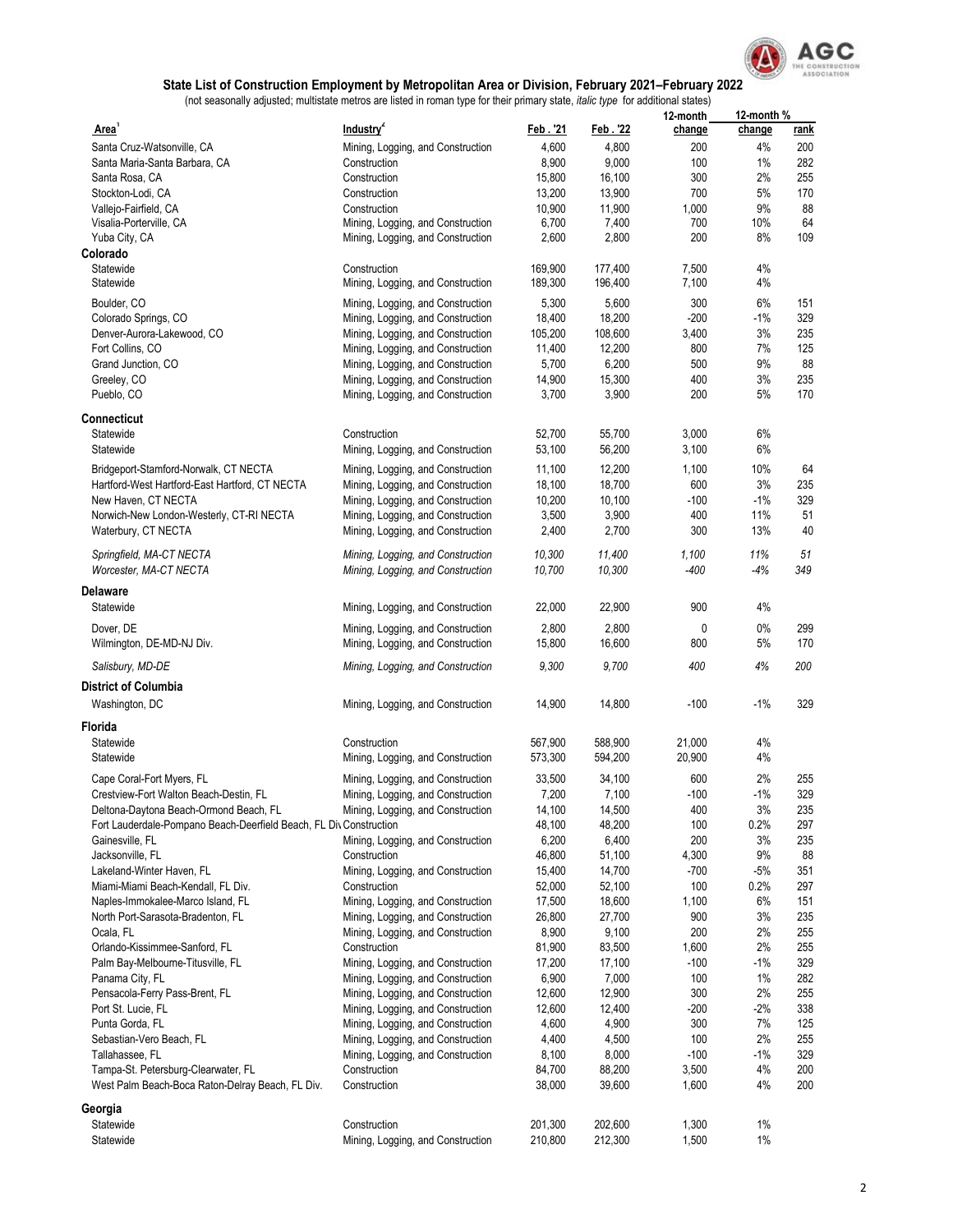

|                                               | Industry <sup>2</sup>                             | Feb.'21            | Feb. 22            | 12-month       | 12-month %   |             |
|-----------------------------------------------|---------------------------------------------------|--------------------|--------------------|----------------|--------------|-------------|
| <b>Area</b>                                   |                                                   |                    |                    | change         | change       | <u>rank</u> |
| Atlanta-Sandy Springs-Roswell, GA             | Construction                                      | 127,900            | 130,500            | 2,600          | 2%           | 255         |
| Augusta-Richmond County, GA-SC                | Mining, Logging, and Construction                 | 19,800             | 18,100             | $-1,700$       | $-9%$        | 354         |
| Columbus, GA-AL                               | Mining, Logging, and Construction                 | 4,700              | 4,600              | $-100$         | $-2%$        | 338         |
| Savannah, GA                                  | Mining, Logging, and Construction                 | 7,900              | 8,400              | 500            | 6%           | 151         |
| Chattanooga, TN-GA                            | Mining, Logging, and Construction                 | 11,300             | 11,500             | 200            | 2%           | 255         |
| Hawaii                                        |                                                   |                    |                    |                |              |             |
| Statewide                                     | Mining, Logging, and Construction                 | 36,900             | 36,800             | $-100$         | $-0.3%$      |             |
| Kahului-Wailuku-Lahaina. HI                   | Mining, Logging, and Construction                 | 4,300              | 4,300              | 0              | $0\%$        | 299         |
| Urban Honolulu, HI                            | Mining, Logging, and Construction                 | 26,900             | 26,700             | $-200$         | $-1%$        | 329         |
| ldaho                                         |                                                   |                    |                    |                |              |             |
| Statewide<br>Statewide                        | Construction<br>Mining, Logging, and Construction | 55,600<br>59,400   | 59,200<br>63,300   | 3,600<br>3,900 | 6%<br>7%     |             |
|                                               |                                                   |                    |                    |                |              |             |
| Boise City, ID                                | Mining, Logging, and Construction                 | 29,000             | 30,900             | 1,900          | 7%           | 125         |
| Coeur d'Alene, ID                             | Construction                                      | 6,000              | 6,300              | 300            | 5%           | 170         |
| Idaho Falls, ID                               | Mining, Logging, and Construction                 | 4,500<br>1,500     | 5,000<br>1,400     | 500<br>$-100$  | 11%<br>$-7%$ | 51<br>352   |
| Lewiston, ID-WA<br>Pocatello, ID              | Construction                                      | 1,800              |                    | 300            | 17%          | 20          |
|                                               | Mining, Logging, and Construction                 |                    | 2,100              |                | 3%           | 235         |
| Logan, UT-ID                                  | Mining, Logging, and Construction                 | 3,500              | 3,600              | 100            |              |             |
| Illinois                                      |                                                   |                    |                    |                |              |             |
| Statewide<br>Statewide                        | Construction<br>Mining, Logging, and Construction | 189,000<br>195,000 | 195,200<br>201,500 | 6,200<br>6,500 | 3%<br>3%     |             |
|                                               | Mining, Logging, and Construction                 | 2,500              | 3,000              | 500            | 20%          | 8           |
| Bloomington, IL<br>Champaign-Urbana, IL       | Mining, Logging, and Construction                 | 3,400              | 3,500              | 100            | 3%           | 235         |
| Chicago-Naperville-Arlington Heights, IL Div. | Construction                                      | 110,100            | 115,400            | 5,300          | 5%           | 170         |
| Danville, IL                                  | Mining, Logging, and Construction                 | 500                | 500                | 0              | 0%           | 299         |
| Davenport-Moline-Rock Island, IA-IL           | Mining, Logging, and Construction                 | 8,100              | 9,300              | 1,200          | 15%          | 26          |
| Decatur, IL                                   | Mining, Logging, and Construction                 | 3,100              | 3,700              | 600            | 19%          | 14          |
| Elgin, IL Div.                                | Construction                                      | 11,300             | 11,800             | 500            | 4%           | 200         |
| Kankakee, IL                                  | Mining, Logging, and Construction                 | 1,100              | 1,200              | 100            | 9%           | 88          |
| Lake County-Kenosha County, IL-WI Div.        | Construction                                      | 12,300             | 13,200             | 900            | 7%           | 125         |
| Peoria, IL                                    | Mining, Logging, and Construction                 | 6,900              | 7,100              | 200            | 3%           | 235         |
| Rockford, IL                                  | Mining, Logging, and Construction                 | 4,300              | 5,100              | 800            | 19%          | 14          |
| Springfield, IL                               | Mining, Logging, and Construction                 | 2,900              | 3,200              | 300            | 10%          | 64          |
| St. Louis, MO-IL                              | Mining, Logging, and Construction                 | 59,800             | 67,700             | 7,900          | 13%          | 40          |
| Indiana                                       |                                                   |                    |                    |                |              |             |
| Statewide                                     | Construction                                      | 133,700            | 147,600            | 13,900         | 10%          |             |
| Statewide                                     | Mining, Logging, and Construction                 | 138,400            | 152,700            | 14,300         | 10%          |             |
| Bloomington, IN                               | Mining, Logging, and Construction                 | 2,900              | 3,100              | 200            | 7%           | 125         |
| Columbus, IN                                  | Mining, Logging, and Construction                 | 1,500              | 1,800              | 300            | 20%          | 8           |
| Elkhart-Goshen, IN                            | Mining, Logging, and Construction                 | 3,700              | 3,900              | 200            | 5%           | 170         |
| Evansville, IN-KY                             | Mining, Logging, and Construction                 | 8,600              | 9,000              | 400            | 5%           | 170         |
| Fort Wayne, IN                                | Mining, Logging, and Construction                 | 10,700             | 11,700             | 1,000          | 9%           | 88          |
| Gary, IN Div.                                 | Construction                                      | 13,600             | 16,100             | 2,500          | 18%          | 17          |
| Indianapolis-Carmel-Anderson, IN              | Construction                                      | 52,100             | 54,800             | 2,700          | 5%           | 170         |
| Kokomo, IN                                    | Mining, Logging, and Construction                 | 1,200              | 1,300              | 100            | 8%           | 109         |
| Lafayette-West Lafayette, IN                  | Mining, Logging, and Construction                 | 3,600              | 3,800              | 200            | 6%           | 151         |
| Michigan City-La Porte, IN                    | Mining, Logging, and Construction                 | 1,700              | 1,800              | 100            | 6%           | 151         |
| Muncie, IN                                    | Mining, Logging, and Construction                 | 1,400              | 1,500              | 100            | 7%           | 125         |
| South Bend-Mishawaka, IN-MI                   | Mining, Logging, and Construction                 | 5,200              | 5,700              | 500            | 10%          | 64          |
| Terre Haute, IN                               | Mining, Logging, and Construction                 | 3,100              | 3,700              | 600            | 19%          | 14          |
| Cincinnati, OH-KY-IN                          | Mining, Logging, and Construction                 | 45,800             | 47,800             | 2,000          | 4%           | 200         |
| Louisville/Jefferson County, KY-IN            | Mining, Logging, and Construction                 | 27,300             | 28,000             | 700            | 3%           | 235         |
| lowa                                          |                                                   |                    |                    |                |              |             |
| Statewide                                     | Construction                                      | 63,500             | 67,400             | 3,900          | 6%           |             |
| Statewide                                     | Mining, Logging, and Construction                 | 65,300             | 69,600             | 4,300          | 7%           |             |
| Cedar Rapids, IA                              | Mining, Logging, and Construction                 | 7,100              | 8,500              | 1,400          | 20%          | 8           |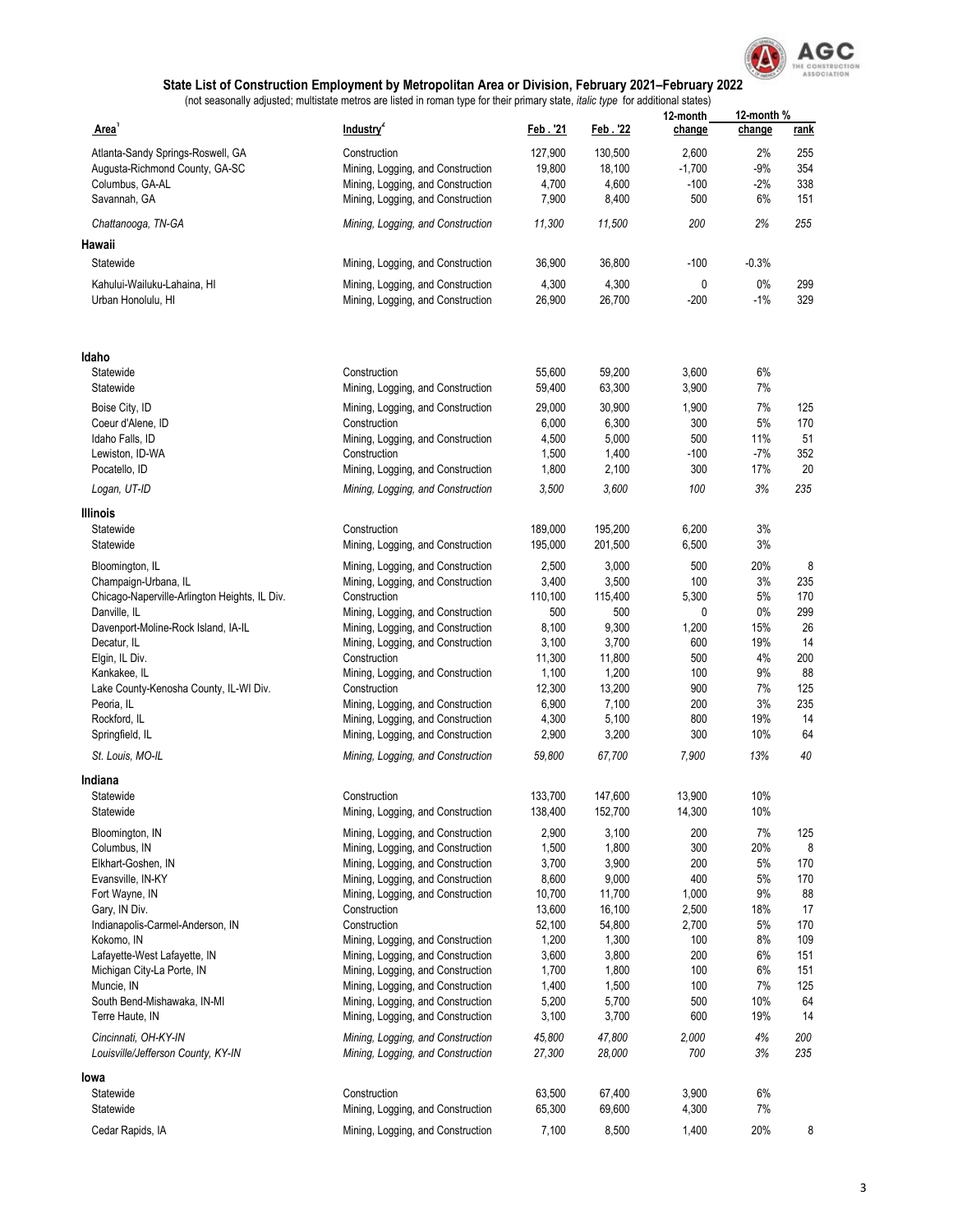

| Area <sup>1</sup>                                                                    | Industry <sup>2</sup>                                                  | Feb. '21         | Feb. 22          | 12-month<br>change | 12-month %<br>change | <u>rank</u> |
|--------------------------------------------------------------------------------------|------------------------------------------------------------------------|------------------|------------------|--------------------|----------------------|-------------|
| Des Moines-West Des Moines, IA                                                       | Mining, Logging, and Construction                                      | 17,400           | 19,200           | 1,800              | 10%                  | 64          |
| Davenport-Moline-Rock Island, IA-IL                                                  | Mining, Logging, and Construction                                      | 8,100            | 9,300            | 1,200              | 15%                  | 26          |
| Omaha-Council Bluffs, NE-IA                                                          | Mining, Logging, and Construction                                      | 27,000           | 29,600           | 2,600              | 10%                  | 64          |
| Kansas                                                                               |                                                                        |                  |                  |                    |                      |             |
| Statewide                                                                            | Construction                                                           | 56,400           | 63,900           | 7,500              | 13%                  |             |
| Statewide                                                                            | Mining, Logging, and Construction                                      | 61,900           | 69,600           | 7,700              | 12%                  |             |
| Kansas City, KS                                                                      | Mining, Logging, and Construction                                      | 19,500           | 23,000           | 3,500              | 18%                  | 17          |
| Topeka, KS                                                                           | Mining, Logging, and Construction                                      | 4,800            | 5,300            | 500                | 10%                  | 64          |
| Wichita, KS                                                                          | Mining, Logging, and Construction                                      | 15,300           | 17,900           | 2,600              | 17%                  | 20          |
| Kansas City, MO                                                                      | Mining, Logging, and Construction                                      | 27,300           | 31,400           | 4,100              | 15%                  | 26          |
| Kentucky                                                                             |                                                                        |                  |                  |                    |                      |             |
| Statewide                                                                            | Construction                                                           | 72,900           | 74,300           | 1,400              | 2%                   |             |
| Statewide                                                                            | Mining, Logging, and Construction                                      | 80,200           | 81,800           | 1,600              | 2%                   |             |
| Bowling Green, KY                                                                    | Mining, Logging, and Construction                                      | 3,000            | 3,200            | 200                | 7%                   | 125         |
| Elizabethtown-Fort Knox, KY                                                          | Mining, Logging, and Construction                                      | 2,000            | 2,200            | 200                | 10%                  | 64<br>282   |
| Lexington-Fayette, KY<br>Louisville/Jefferson County, KY-IN                          | Mining, Logging, and Construction<br>Mining, Logging, and Construction | 12,700<br>27,300 | 12,800<br>28,000 | 100<br>700         | 1%<br>3%             | 235         |
| Owensboro, KY                                                                        | Mining, Logging, and Construction                                      | 2,100            | 2,300            | 200                | 10%                  | 64          |
|                                                                                      |                                                                        |                  |                  |                    |                      |             |
| Clarksville, TN-KY                                                                   | Mining, Logging, and Construction                                      | 3,400            | 3,700            | 300                | 9%                   | 88          |
| Cincinnati, OH-KY-IN<br>Evansville, IN-KY                                            | Mining, Logging, and Construction<br>Mining, Logging, and Construction | 45,800<br>8,600  | 47,800<br>9,000  | 2,000<br>400       | 4%<br>5%             | 200<br>170  |
| Huntington-Ashland, WV-KY-OH                                                         | Mining, Logging, and Construction                                      | 5,700            | 7,000            | 1,300              | 23%                  | 3           |
| Louisiana                                                                            |                                                                        |                  |                  |                    |                      |             |
| Statewide                                                                            | Construction                                                           | 121,400          | 130,800          | 9,400              | 8%                   |             |
| Statewide                                                                            | Mining, Logging, and Construction                                      | 149,900          | 161,400          | 11,500             | 8%                   |             |
| Baton Rouge, LA                                                                      | Construction                                                           | 41,200           | 41,700           | 500                | 1%                   | 282         |
| Houma-Thibodaux, LA                                                                  | Construction                                                           | 4,500            | 4,900            | 400                | 9%                   | 88          |
| Lafayette, LA                                                                        | Construction                                                           | 10,100           | 10,500           | 400                | 4%                   | 200         |
| Lake Charles, LA                                                                     | Construction                                                           | 14,900           | 18,100           | 3,200              | 21%                  | 5           |
| New Orleans-Metairie, LA                                                             | Construction                                                           | 26,500           | 30,500           | 4,000              | 15%                  | 26          |
| Shreveport-Bossier City, LA                                                          | Construction                                                           | 7,600            | 8,300            | 700                | 9%                   | 88          |
| Maine                                                                                |                                                                        |                  |                  |                    |                      |             |
| Statewide                                                                            | Construction                                                           | 29,100           | 29,400           | 300                | 1%                   |             |
| Statewide                                                                            | Mining, Logging, and Construction                                      | 31,300           | 31,600           | 300                | 1%                   |             |
| Bangor, ME NECTA                                                                     | Construction                                                           | 2,900            | 3,100            | 200                | 7%                   | 125         |
| Lewiston-Auburn, ME NECTA                                                            | Mining, Logging, and Construction                                      | 2,800            | 2,800            | 0                  | $0\%$                | 299         |
| Portland-South Portland, ME NECTA                                                    | Mining, Logging, and Construction                                      | 9,900            | 10,100           | 200                | 2%                   | 255         |
| Dover-Durham, NH-ME NECTA                                                            | Mining, Logging, and Construction                                      | 1,800            | 1,800            | 0                  | 0%                   | 299         |
| Portsmouth, NH-ME NECTA                                                              | Mining, Logging, and Construction                                      | 2,700            | 2,800            | 100                | 4%                   | 200         |
| Maryland                                                                             |                                                                        |                  |                  |                    |                      |             |
| Statewide                                                                            | Construction                                                           | 155,800          | 158,100          | 2,300              | 1%                   |             |
| Statewide                                                                            | Mining, Logging, and Construction                                      | 157,100          | 159,300          | 2,200              | 1%                   |             |
| Baltimore-Columbia-Towson, MD                                                        | Mining, Logging, and Construction                                      | 77,900           | 79,300           | 1,400              | 2%                   | 255         |
| Calvert-Charles-Prince George's, MD                                                  | Mining, Logging, and Construction                                      | 33,100           | 32,100           | $-1,000$           | $-3%$                | 344         |
| Hagerstown-Martinsburg, MD-WV                                                        | Mining, Logging, and Construction                                      | 3,800            | 4,000            | 200                | $5\%$                | 170         |
| Salisbury, MD-DE                                                                     | Mining, Logging, and Construction                                      | 9,300            | 9,700            | 400                | 4%                   | 200         |
| Silver Spring-Frederick-Rockville, MD Div.                                           | Mining, Logging, and Construction                                      | 31,800           | 33,200           | 1,400              | 4%                   | 200         |
| Wilmington, DE-MD-NJ Div.                                                            | Mining, Logging, and Construction                                      | 15,800           | 16,600           | 800                | 5%                   | 170         |
| <b>Massachusetts</b>                                                                 |                                                                        |                  |                  |                    |                      |             |
| Statewide                                                                            | Construction                                                           | 149,400          | 157,600          | 8,200              | 5%                   |             |
| Statewide                                                                            | Mining, Logging, and Construction                                      | 150,200          | 158,500          | 8,300              | 6%                   |             |
| Barnstable Town, MA NECTA                                                            | Mining, Logging, and Construction                                      | 6,900            | 7,300            | 400                | 6%                   | 151         |
| Boston-Cambridge-Newton, MA NECTA Div.                                               | Mining, Logging, and Construction                                      | 67,800           | 71,300           | 3,500              | 5%                   | 170         |
| Brockton-Bridgewater-Easton, MA NECTA Div.                                           | Mining, Logging, and Construction                                      | 4,700            | 5,200            | 500                | 11%                  | 51          |
| Framingham, MA NECTA Div.                                                            | Mining, Logging, and Construction                                      | 8,800            | 9,700            | 900                | 10%                  | 64          |
| Haverhill-Newburyport-Amesbury Town, MA-NH NECTA I Mining, Logging, and Construction |                                                                        | 4,800            | 5,000            | 200                | 4%                   | 200         |
| Lawrence-Methuen Town-Salem, MA-NH NECTA Div.                                        | Mining, Logging, and Construction                                      | 3,500            | 4,200            | 700                | 20%                  | 8           |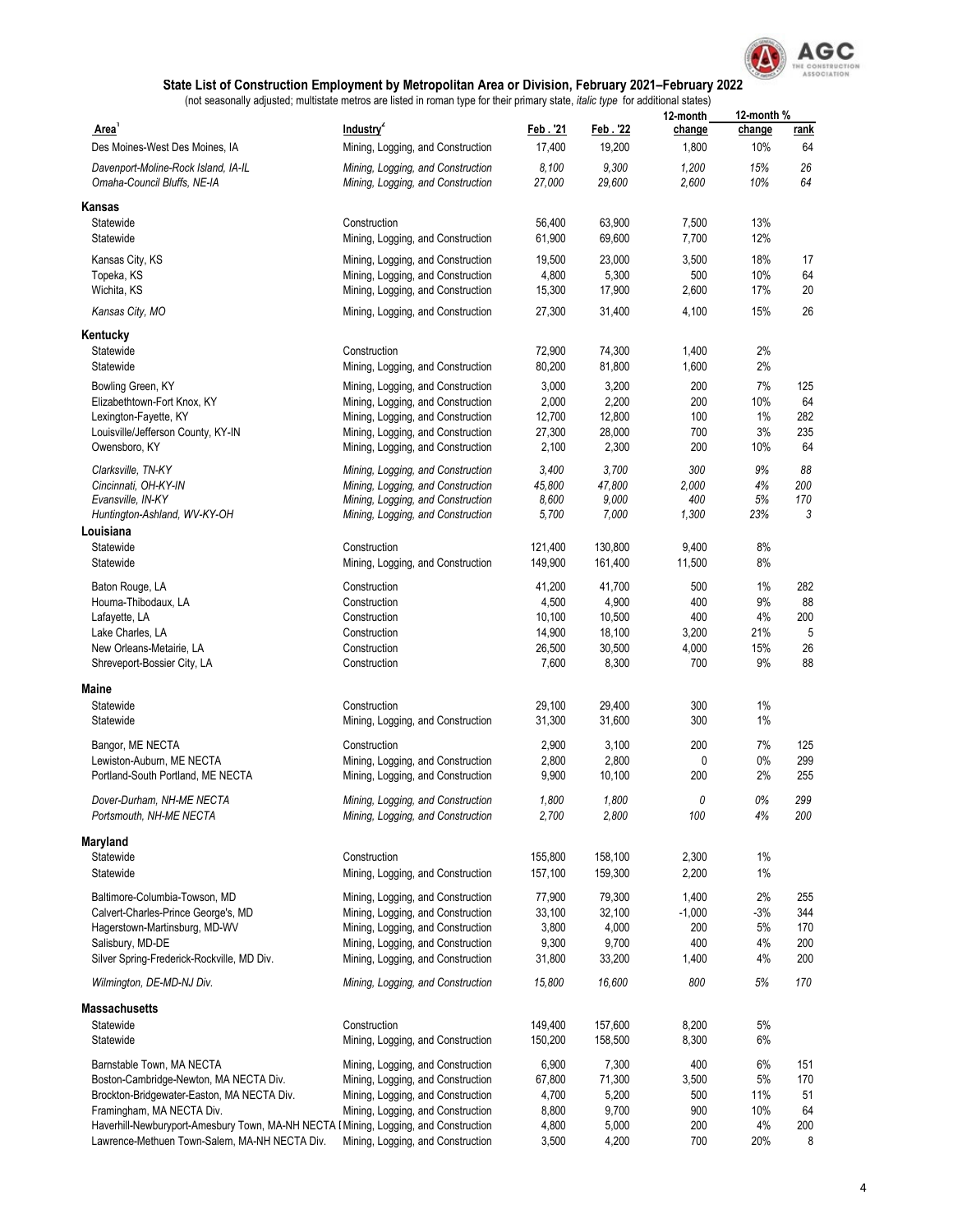

|                                                             |                                                   |                  |                 | 12-month       | 12-month % |                |
|-------------------------------------------------------------|---------------------------------------------------|------------------|-----------------|----------------|------------|----------------|
| Area <sup>1</sup>                                           | Industry <sup>2</sup>                             | Feb. '21         | Feb. '22        | change         | change     | <u>rank</u>    |
| Leominster-Gardner, MA NECTA                                | Mining, Logging, and Construction                 | 1,800            | 2,200           | 400            | 22%        | 4              |
| Lowell-Billerica-Chelmsford, MA-NH NECTA Div.               | Mining, Logging, and Construction                 | 9,100            | 10,000          | 900            | 10%        | 64             |
| Lynn-Saugus-Marblehead, MA NECTA Div.                       | Mining, Logging, and Construction                 | 1,700            | 1,900           | 200            | 12%        | 46             |
| New Bedford, MA NECTA                                       | Mining, Logging, and Construction                 | 2,500            | 2,500           | 0              | $0\%$      | 299            |
| Peabody-Salem-Beverly, MA NECTA Div.                        | Mining, Logging, and Construction                 | 3,200            | 3,500           | 300            | 9%         | 88             |
| Pittsfield, MA NECTA                                        | Mining, Logging, and Construction                 | 1,800            | 1,900           | 100            | 6%         | 151            |
| Springfield, MA-CT NECTA                                    | Mining, Logging, and Construction                 | 10,300           | 11,400          | 1,100          | 11%        | 51             |
| Taunton-Middleborough-Norton, MA NECTA Div.                 | Mining, Logging, and Construction                 | 3,600            | 3,700           | 100            | 3%         | 235            |
| Worcester, MA-CT NECTA                                      | Mining, Logging, and Construction                 | 10,700           | 10,300          | -400           | -4%        | 349            |
| Nashua, NH-MA NECTA Div.<br>Providence-Warwick, RI-MA NECTA | Mining, Logging, and Construction<br>Construction | 5,400<br>22,400  | 5,500<br>23,800 | 100<br>1,400   | 2%<br>6%   | 255<br>151     |
| Michigan                                                    |                                                   |                  |                 |                |            |                |
| Statewide                                                   | Construction                                      | 151,900          | 163,200         | 11,300         | 7%         |                |
| Statewide                                                   | Mining, Logging, and Construction                 | 158,100          | 170,200         | 12,100         | 8%         |                |
| Ann Arbor, MI                                               | Mining, Logging, and Construction                 | 4,400            | 4,800           | 400            | 9%         | 88             |
| Battle Creek, MI                                            | Mining, Logging, and Construction                 | 1,500            | 1,700           | 200            | 13%        | 40             |
| Bay City, MI                                                | Mining, Logging, and Construction                 | 1,000            | 1,300           | 300            | 30%        | $\overline{2}$ |
| Detroit-Dearborn-Livonia, MI Div.                           | Mining, Logging, and Construction                 | 18,900           | 20,700          | 1,800          | 10%        | 64             |
| Flint, MI                                                   | Mining, Logging, and Construction                 | 4,900            | 5,600           | 700            | 14%        | 32             |
| Grand Rapids-Wyoming, MI                                    | Mining, Logging, and Construction                 | 23,300           | 25,100          | 1,800          | 8%         | 109            |
| Jackson, MI                                                 | Mining, Logging, and Construction                 | 1,800            | 2,000           | 200            | 11%        | 51             |
| Kalamazoo-Portage, MI                                       | Mining, Logging, and Construction                 | 6,200            | 6,300           | 100            | 2%         | 255            |
| Lansing-East Lansing, MI                                    | Mining, Logging, and Construction                 | 7,700            | 7,800           | 100            | 1%         | 282            |
| Monroe, MI                                                  | Mining, Logging, and Construction                 | 1,600            | 1,700           | 100            | 6%         | 151            |
| Muskegon, MI                                                | Mining, Logging, and Construction                 | 2,200            | 2,600           | 400            | 18%        | 17             |
| Niles-Benton Harbor, MI                                     | Mining, Logging, and Construction                 | 1,900            | 2,000           | 100            | 5%         | 170            |
| Saginaw, MI                                                 | Mining, Logging, and Construction                 | 2,600            | 3,000           | 400            | 15%        | 26             |
| Warren-Troy-Farmington Hills, MI Div.                       | Mining, Logging, and Construction                 | 48,700           | 53,800          | 5,100          | 10%        | 64             |
| South Bend-Mishawaka, IN-MI                                 | Mining, Logging, and Construction                 | 5,200            | 5,700           | 500            | 10%        | 64             |
|                                                             |                                                   |                  |                 |                |            |                |
| <b>Minnesota</b>                                            |                                                   |                  |                 |                |            |                |
| Statewide                                                   | Construction                                      | 106,200          | 111,200         | 5,000          | 5%         |                |
| Statewide                                                   | Mining, Logging, and Construction                 | 112,100          | 117,500         | 5,400          | 5%         |                |
| Duluth, MN-WI                                               | Mining, Logging, and Construction                 | 7,900            | 9,200           | 1,300          | 16%        | 23             |
| Minneapolis-St. Paul-Bloomington, MN-WI                     | Mining, Logging, and Construction                 | 72,200           | 77,600          | 5,400          | 7%         | 125            |
| Rochester, MN                                               | Mining, Logging, and Construction                 | 4,100            | 4,700           | 600            | 15%        | 26             |
| St. Cloud, MN                                               | Mining, Logging, and Construction                 | 5,900            | 6,900           | 1,000          | 17%        | 20             |
| Fargo, ND-MN                                                | Mining, Logging, and Construction                 | 7,100            | 7,700           | 600            | 8%         | 109            |
| Grand Forks, ND-MN                                          | Mining, Logging, and Construction                 | 2,300            | 2,600           | 300            | 13%        | 40             |
| La Crosse-Onalaska, WI-MN                                   | Mining, Logging, and Construction                 | 2,500            | 2,700           | 200            | 8%         | 109            |
| Mississippi                                                 |                                                   |                  |                 |                |            |                |
| Statewide                                                   |                                                   |                  | 47,900          |                | 13%        |                |
| Statewide                                                   | Construction<br>Mining, Logging, and Construction | 42,400<br>48,000 | 53,800          | 5,500<br>5,800 | 12%        |                |
| Gulfport-Biloxi-Pascagoula, MS                              | Mining, Logging, and Construction                 | 7,300            | 8,300           | 1,000          | 14%        | 32             |
| Jackson, MS                                                 | Construction                                      | 10,300           | 10,800          | 500            | 5%         | 170            |
| Memphis, TN-MS-AR                                           | Mining, Logging, and Construction                 | 23,700           | 24,600          | 900            | 4%         | 200            |
| Missouri                                                    |                                                   |                  |                 |                |            |                |
| Statewide                                                   | Construction                                      | 114,500          | 131,100         | 16,600         | 14%        |                |
| Statewide                                                   | Mining, Logging, and Construction                 | 118,500          | 135,500         | 17,000         | 14%        |                |
| Kansas City, MO                                             | Mining, Logging, and Construction                 | 27,300           | 31,400          | 4,100          | 15%        | 26             |
| Springfield, MO                                             | Mining, Logging, and Construction                 | 9,100            | 9,600           | 500            | 5%         | 170            |
| St. Louis, MO-IL                                            | Mining, Logging, and Construction                 | 59,800           | 67,700          | 7,900          | 13%        | 40             |
| Fayetteville-Springdale-Rogers, AR-MO                       | Mining, Logging, and Construction                 | 13,200           | 13,700          | 500            | 4%         | 200            |
| Kansas City, KS                                             | Mining, Logging, and Construction                 | 19,500           | 23,000          | 3,500          | 18%        | 17             |
| Montana                                                     |                                                   |                  |                 |                |            |                |
| Statewide                                                   | Construction                                      | 27,700           | 30,200          | 2,500          | 9%         |                |
| Statewide                                                   | Mining, Logging, and Construction                 | 34,100           | 37,000          | 2,900          | 9%         |                |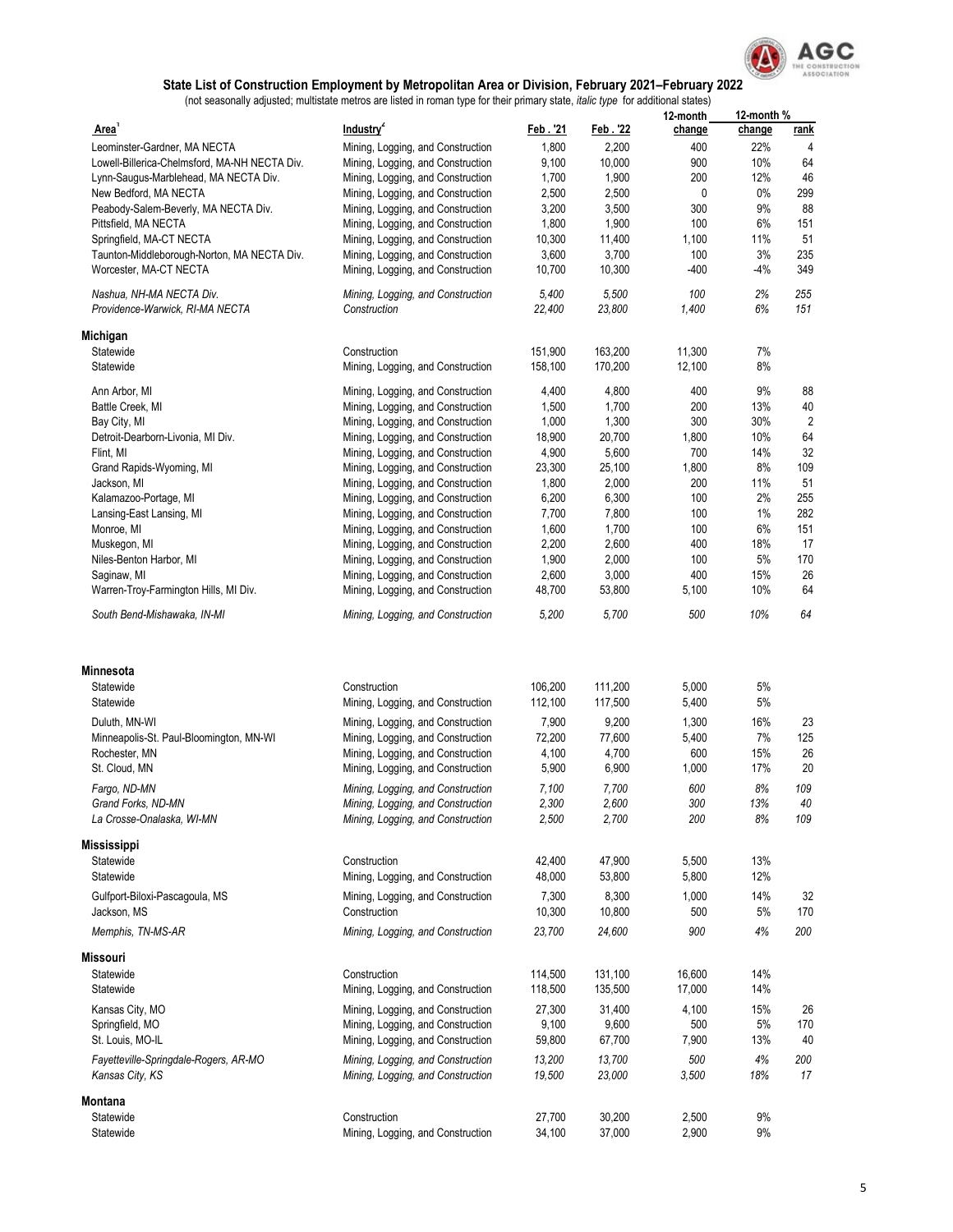

|                                                                                      |                                                                        |                  |                  | 12-month        | 12-month %   |           |
|--------------------------------------------------------------------------------------|------------------------------------------------------------------------|------------------|------------------|-----------------|--------------|-----------|
| Area <sup>1</sup>                                                                    | Industry <sup>2</sup>                                                  | Feb . '21        | Feb. 22          | change          | change       | rank      |
| Nebraska                                                                             |                                                                        |                  |                  |                 |              |           |
| Statewide                                                                            | Construction                                                           | 49,500           | 53,000           | 3,500           | 7%           |           |
| Statewide                                                                            | Mining, Logging, and Construction                                      | 50,400           | 54,000           | 3,600           | 7%           |           |
| Lincoln, NE                                                                          | Mining, Logging, and Construction                                      | 9,100            | 9,700            | 600             | 7%           | 125       |
| Omaha-Council Bluffs, NE-IA                                                          | Mining, Logging, and Construction                                      | 27,000           | 29,600           | 2,600           | 10%          | 64        |
|                                                                                      |                                                                        |                  |                  |                 |              |           |
| Nevada                                                                               |                                                                        |                  |                  |                 |              |           |
| Statewide                                                                            | Construction                                                           | 94,000           | 95,800           | 1,800           | 2%           |           |
| Statewide                                                                            | Mining, Logging, and Construction                                      | 108,800          | 110,300          | 1,500           | 1%           |           |
| Las Vegas-Henderson-Paradise, NV                                                     | Construction                                                           | 68,000           | 68,700           | 700             | 1%           | 282       |
| Reno, NV                                                                             | Construction                                                           | 18,500           | 19,300           | 800             | 4%           | 200       |
| <b>New Hampshire</b>                                                                 |                                                                        |                  |                  |                 |              |           |
| Statewide                                                                            | Construction                                                           | 26,600           | 28,600           | 2,000           | 8%           |           |
| Statewide                                                                            | Mining, Logging, and Construction                                      | 27,500           | 29,500           | 2,000           | 7%           |           |
|                                                                                      |                                                                        |                  |                  |                 |              |           |
| Dover-Durham, NH-ME NECTA                                                            | Mining, Logging, and Construction                                      | 1,800            | 1,800            | 0               | 0%           | 299       |
| Manchester, NH NECTA                                                                 | Mining, Logging, and Construction                                      | 5,100            | 5,300            | 200             | 4%           | 200       |
| Nashua, NH-MA NECTA Div.                                                             | Mining, Logging, and Construction                                      | 5,400            | 5,500            | 100             | 2%           | 255       |
| Portsmouth, NH-ME NECTA                                                              | Mining, Logging, and Construction                                      | 2,700            | 2,800            | 100             | 4%           | 200       |
| Haverhill-Newburyport-Amesbury Town, MA-NH NECTA I Mining, Logging, and Construction |                                                                        | 4,800            | 5,000            | 200             | 4%           | 200       |
| Lawrence-Methuen Town-Salem, MA-NH NECTA Div.                                        | Mining, Logging, and Construction                                      | 3,500            | 4,200            | 700             | 20%          | 8         |
| Lowell-Billerica-Chelmsford, MA-NH NECTA Div.                                        | Mining, Logging, and Construction                                      | 9,100            | 10,000           | 900             | 10%          | 64        |
| New Jersey                                                                           |                                                                        |                  |                  |                 |              |           |
| Statewide                                                                            | Construction                                                           | 142,400          | 150,600          | 8,200           | 6%           |           |
| Statewide                                                                            | Mining, Logging, and Construction                                      | 143,700          | 151,900          | 8,200           | 6%           |           |
|                                                                                      |                                                                        |                  |                  |                 |              |           |
| Atlantic City-Hammonton, NJ                                                          | Mining, Logging, and Construction                                      | 4,900            | 5,400            | 500             | 10%          | 64        |
| Bergen-Hudson-Passaic, NJ                                                            | Mining, Logging, and Construction                                      | 27,200           | 28,100           | 900             | 3%           | 235       |
| Camden, NJ Div.                                                                      | Mining, Logging, and Construction                                      | 20,600<br>37,000 | 23,200<br>36,800 | 2,600<br>$-200$ | 13%<br>$-1%$ | 40<br>329 |
| Middlesex-Monmouth-Ocean, NJ<br>Newark, NJ-PA Div.                                   | Mining, Logging, and Construction<br>Mining, Logging, and Construction | 41,900           | 46,800           | 4,900           | 12%          | 46        |
| Trenton, NJ                                                                          | Mining, Logging, and Construction                                      | 5,000            | 5,400            | 400             | 8%           | 109       |
| Vineland-Bridgeton, NJ                                                               | Mining, Logging, and Construction                                      | 2,600            | 2,800            | 200             | 8%           | 109       |
|                                                                                      |                                                                        |                  |                  |                 |              |           |
| Allentown-Bethlehem-Easton, PA-NJ<br>Wilmington, DE-MD-NJ Div.                       | Mining, Logging, and Construction<br>Mining, Logging, and Construction | 11,800<br>15,800 | 13,100<br>16,600 | 1,300<br>800    | 11%<br>5%    | 51<br>170 |
| New Mexico                                                                           |                                                                        |                  |                  |                 |              |           |
| Statewide                                                                            | Construction                                                           | 46,300           | 49,900           | 3,600           | 8%           |           |
| Statewide                                                                            | Mining, Logging, and Construction                                      | 64,000           | 69,000           | 5,000           | 8%           |           |
|                                                                                      |                                                                        |                  |                  |                 |              |           |
| Albuquerque, NM                                                                      | Mining, Logging, and Construction                                      | 24,600           | 26,700           | 2,100           | 9%           | 88        |
| Las Cruces, NM                                                                       | Mining, Logging, and Construction                                      | 3,900            | 3,900            | 0               | 0%           | 299       |
| Santa Fe, NM                                                                         | Mining, Logging, and Construction                                      | 2,900            | 3,200            | 300             | 10%          | 64        |
| <b>New York</b>                                                                      |                                                                        |                  |                  |                 |              |           |
| Statewide                                                                            | Construction                                                           | 343,200          | 351,900          | 8,700           | $3%$         |           |
| Statewide                                                                            | Mining, Logging, and Construction                                      | 347,700          | 356,900          | 9,200           | 3%           |           |
| Albany-Schenectady-Troy, NY                                                          | Mining, Logging, and Construction                                      | 17,400           | 18,000           | 600             | 3%           | 235       |
| Binghamton, NY                                                                       | Mining, Logging, and Construction                                      | 3,100            | 3,600            | 500             | 16%          | 23        |
| Buffalo-Cheektowaga-Niagara Falls, NY                                                | Mining, Logging, and Construction                                      | 16,900           | 19,200           | 2,300           | 14%          | 32        |
| Dutchess County-Putnam County, NY Div.                                               | Mining, Logging, and Construction                                      | 7,800            | 7,500            | $-300$          | $-4%$        | 349       |
| Elmira, NY                                                                           | Mining, Logging, and Construction                                      | 1,100            | 1,200            | 100             | 9%           | 88        |
| Glens Falls, NY                                                                      | Mining, Logging, and Construction                                      | 2,200            | 2,500            | 300             | 14%          | 32        |
| Ithaca, NY                                                                           | Mining, Logging, and Construction                                      | 1,100            | 1,100            | 0               | 0%           | 299       |
| Kingston, NY                                                                         | Mining, Logging, and Construction                                      | 2,400            | 2,600            | 200             | 8%           | 109       |
| Nassau County-Suffolk County, NY Div.                                                | Mining, Logging, and Construction                                      | 71,100           | 75,000           | 3,900           | 5%           | 170       |
| New York City, NY                                                                    | Mining, Logging, and Construction                                      | 135,700          | 132,400          | $-3,300$        | $-2%$        | 338       |
| Orange-Rockland-Westchester, NY                                                      | Mining, Logging, and Construction                                      | 39,900           | 41,900           | 2,000           | 5%           | 170       |
| Rochester, NY                                                                        | Construction                                                           | 18,500           | 20,300           | 1,800           | 10%          | 64        |
| Syracuse, NY                                                                         | Mining, Logging, and Construction                                      | 11,300           | 12,100           | 800             | 7%           | 125       |
| Utica-Rome, NY                                                                       | Mining, Logging, and Construction                                      | 2,700            | 2,800            | 100             | 4%           | 200       |
| Watertown-Fort Drum, NY                                                              | Mining, Logging, and Construction                                      | 1,400            | 1,500            | 100             | 7%           | 125       |
| North Carolina                                                                       |                                                                        |                  |                  |                 |              |           |
| Statewide                                                                            | Construction                                                           | 233,200          | 235,900          | 2,700           | 1%           |           |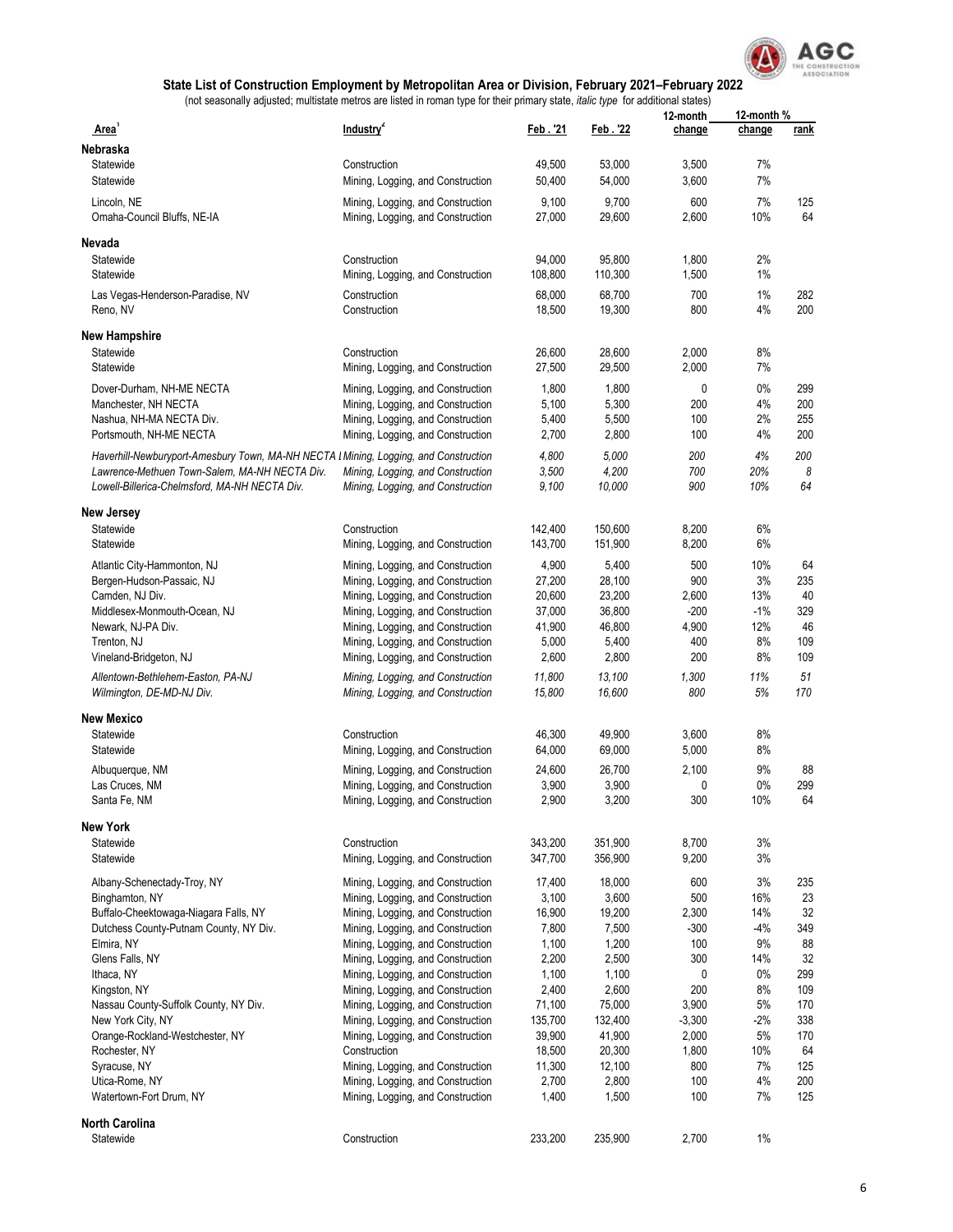

|                                                                                             |                                                                        |                  |                  | 12-month   | 12-month% |             |
|---------------------------------------------------------------------------------------------|------------------------------------------------------------------------|------------------|------------------|------------|-----------|-------------|
| Area <sup>1</sup>                                                                           | Industry <sup>2</sup>                                                  | Feb. '21         | Feb. '22         | change     | change    | <u>rank</u> |
| Statewide                                                                                   | Mining, Logging, and Construction                                      | 238,800          | 241,400          | 2,600      | 1%        |             |
|                                                                                             |                                                                        |                  |                  |            |           |             |
| Asheville, NC                                                                               | Mining, Logging, and Construction                                      | 9,500            | 10,200           | 700        | 7%        | 125         |
| Burlington, NC<br>Charlotte-Concord-Gastonia, NC-SC                                         | Mining, Logging, and Construction<br>Mining, Logging, and Construction | 3,000            | 3,200            | 200<br>600 | 7%<br>1%  | 125         |
|                                                                                             |                                                                        | 69,400           | 70,000           |            |           | 282         |
| Durham-Chapel Hill, NC                                                                      | Mining, Logging, and Construction                                      | 9,300            | 9,300            | 0          | $0\%$     | 299         |
| Fayetteville, NC                                                                            | Mining, Logging, and Construction                                      | 4,900            | 5,300            | 400        | 8%        | 109         |
| Greensboro-High Point, NC                                                                   | Mining, Logging, and Construction                                      | 16,600           | 16,800           | 200        | 1%        | 282         |
| Greenville, NC                                                                              | Mining, Logging, and Construction                                      | 3,500            | 3,400            | $-100$     | $-3%$     | 344         |
| Hickory-Lenoir-Morganton, NC                                                                | Mining, Logging, and Construction                                      | 4,900            | 5,100            | 200        | 4%        | 200         |
| Raleigh, NC                                                                                 | Mining, Logging, and Construction                                      | 42,900           | 44,600           | 1,700      | 4%        | 200         |
| Rocky Mount, NC                                                                             | Mining, Logging, and Construction                                      | 2,500            | 2,500            | 0          | 0%        | 299         |
| Wilmington, NC                                                                              | Mining, Logging, and Construction                                      | 9,600            | 9,900            | 300        | 3%        | 235         |
| Winston-Salem, NC                                                                           | Mining, Logging, and Construction                                      | 11,800           | 12,000           | 200        | 2%        | 255         |
| Myrtle Beach-Conway-North Myrtle Beach, SC-NC<br>Virginia Beach-Norfolk-Newport News, VA-NC | Mining, Logging, and Construction<br>Mining, Logging, and Construction | 10,800<br>39,300 | 10,800<br>39,200 | 0<br>-100  | 0%<br>0%  | 299<br>327  |
| <b>North Dakota</b>                                                                         |                                                                        |                  |                  |            |           |             |
| Statewide                                                                                   | Construction                                                           | 19,700           | 22,000           | 2,300      | 12%       |             |
| Statewide                                                                                   | Mining, Logging, and Construction                                      | 32,400           | 36,600           | 4,200      | 13%       |             |
|                                                                                             |                                                                        |                  |                  |            |           |             |
| Bismarck, ND                                                                                | Mining, Logging, and Construction                                      | 3,600            | 4,000            | 400        | 11%       | 51          |
| Fargo, ND-MN                                                                                | Mining, Logging, and Construction                                      | 7,100            | 7,700            | 600        | 8%        | 109         |
| Grand Forks, ND-MN                                                                          | Mining, Logging, and Construction                                      | 2,300            | 2,600            | 300        | 13%       | 40          |
| Ohio                                                                                        |                                                                        |                  |                  |            |           |             |
| Statewide                                                                                   | Construction                                                           | 198,200          | 212,700          | 14,500     | 7%        |             |
| Statewide                                                                                   | Mining, Logging, and Construction                                      | 206,400          | 221,000          | 14,600     | 7%        |             |
| Akron, OH                                                                                   | Mining, Logging, and Construction                                      | 12,300           | 13,400           | 1,100      | 9%        | 88          |
| Canton-Massillon, OH                                                                        | Mining, Logging, and Construction                                      | 7,000            | 8,000            | 1,000      | 14%       | 32          |
| Cincinnati, OH-KY-IN                                                                        | Mining, Logging, and Construction                                      | 45,800           | 47,800           | 2,000      | 4%        | 200         |
| Cleveland-Elyria, OH                                                                        | Mining, Logging, and Construction                                      | 32,800           | 36,000           | 3,200      | 10%       | 64          |
| Columbus, OH                                                                                | Mining, Logging, and Construction                                      | 41,000           | 44,400           | 3,400      | 8%        | 109         |
| Dayton, OH                                                                                  | Mining, Logging, and Construction                                      | 12,600           | 13,400           | 800        | 6%        | 151         |
| Lima, OH                                                                                    | Mining, Logging, and Construction                                      | 1,700            | 1,900            | 200        | 12%       | 46          |
| Mansfield, OH                                                                               | Mining, Logging, and Construction                                      | 1,900            | 2,100            | 200        | 11%       | 51          |
| Springfield, OH                                                                             | Mining, Logging, and Construction                                      | 1,000            | 1,200            | 200        | 20%       | 8           |
| Toledo, OH                                                                                  | Mining, Logging, and Construction                                      | 11,500           | 13,800           | 2,300      | 20%       | 8           |
| Weirton-Steubenville, WV-OH                                                                 | Mining, Logging, and Construction                                      | 1,400            | 1,700            | 300        | 21%       | 5           |
| Youngstown-Warren-Boardman, OH-PA                                                           | Mining, Logging, and Construction                                      | 7,600            | 8,700            | 1,100      | 14%       | 32          |
|                                                                                             |                                                                        |                  |                  |            |           |             |
| Huntington-Ashland, WV-KY-OH                                                                | Mining, Logging, and Construction                                      | 5,700            | 7,000            | 1,300      | 23%       | 3           |
| Oklahoma                                                                                    |                                                                        |                  |                  |            |           |             |
| Statewide                                                                                   | Construction                                                           | 73,300           | 74,800           | 1,500      | 2%        |             |
| Statewide                                                                                   | Mining, Logging, and Construction                                      | 100,000          | 104,000          | 4,000      | 4%        |             |
| Lawton, OK                                                                                  | Mining, Logging, and Construction                                      | 1,400            | 1,700            | 300        | 21%       | 5           |
| Oklahoma City, OK                                                                           | Construction                                                           | 29,500           | 30,600           | 1,100      | 4%        | 200         |
| Tulsa, OK                                                                                   | Construction                                                           | 22,500           | 24,100           | 1,600      | 7%        | 125         |
| Fort Smith, AR-OK                                                                           | Mining, Logging, and Construction                                      | 4,700            | 5,000            | 300        | 6%        | 151         |
|                                                                                             |                                                                        |                  |                  |            |           |             |
| Oregon                                                                                      |                                                                        |                  |                  |            |           |             |
| Statewide                                                                                   | Construction                                                           | 106,300          | 111,700          | 5,400      | 5%        |             |
| Statewide                                                                                   | Mining, Logging, and Construction                                      | 112,800          | 117,700          | 4,900      | 4%        |             |
| Albany, OR                                                                                  | Construction                                                           | 2,900            | 3,000            | 100        | 3%        | 235         |
| Bend-Redmond, OR                                                                            | Mining, Logging, and Construction                                      | 7,400            | 8,000            | 600        | 8%        | 109         |
| Corvallis, OR                                                                               | Mining, Logging, and Construction                                      | 1,400            | 1,400            | 0          | 0%        | 299         |
| Eugene, OR                                                                                  | Construction                                                           | 7,200            | 7,500            | 300        | 4%        | 200         |
| Grants Pass, OR                                                                             | Construction                                                           | 1,300            | 1,300            | 0          | 0%        | 299         |
| Medford, OR                                                                                 | Construction                                                           | 4,800            | 4,900            | 100        | 2%        | 255         |
| Portland-Vancouver-Hillsboro, OR-WA                                                         | Construction                                                           | 73,400           | 76,400           | 3,000      | 4%        | 200         |
| Salem, OR                                                                                   | Construction                                                           | 12,100           | 12,600           | 500        | 4%        | 200         |
|                                                                                             |                                                                        |                  |                  |            |           |             |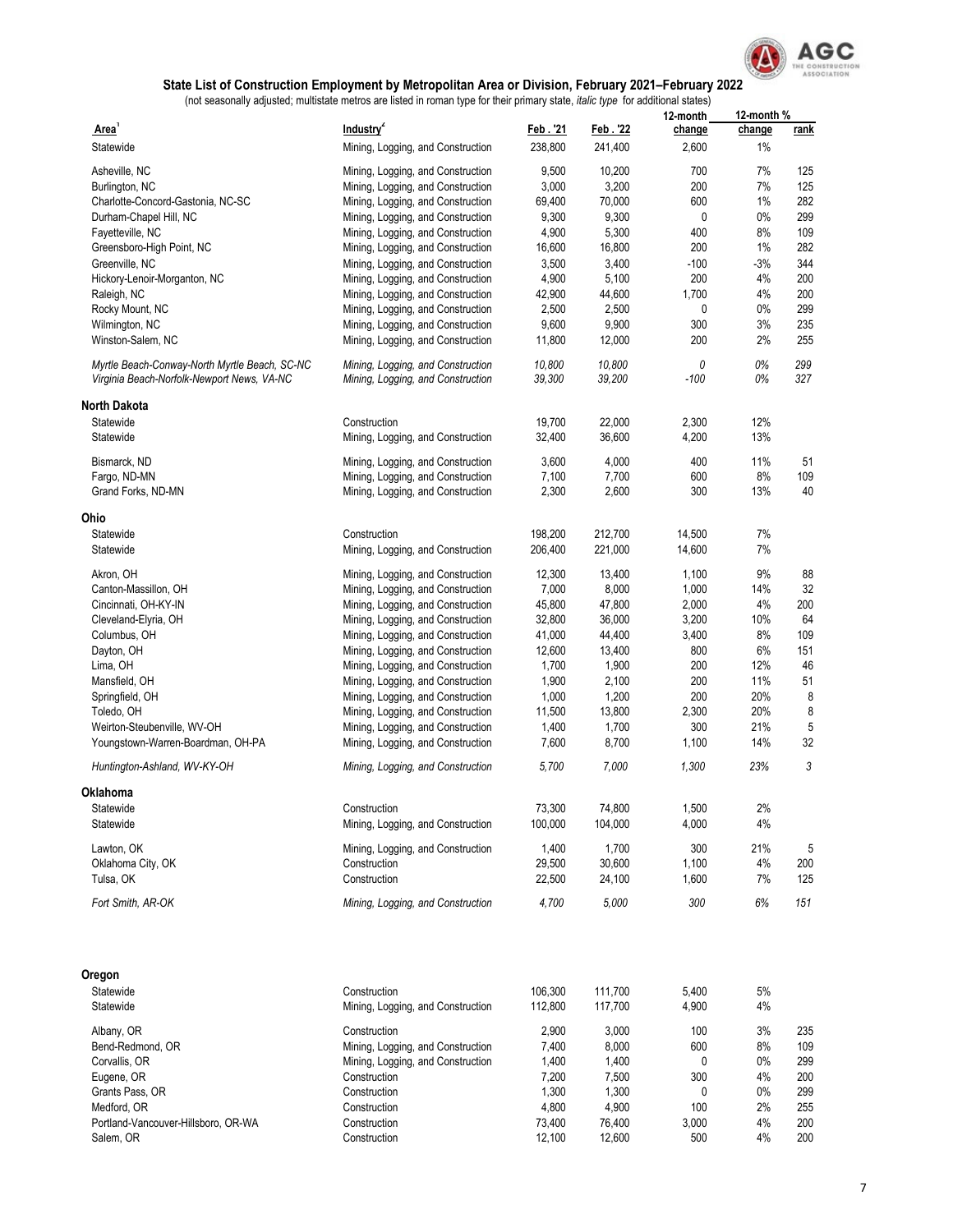

|                                                                                       |                                   |          |         | 12-month | 12-month % |      |
|---------------------------------------------------------------------------------------|-----------------------------------|----------|---------|----------|------------|------|
| Area'                                                                                 | Industry <sup>2</sup>             | Feb. '21 | Feb. 22 | change   | change     | rank |
| Pennsylvania                                                                          |                                   |          |         |          |            |      |
| Statewide                                                                             | Construction                      | 227,300  | 232,000 | 4,700    | 2%         |      |
| Statewide                                                                             | Mining, Logging, and Construction | 248,300  | 254,200 | 5,900    | 2%         |      |
| Allentown-Bethlehem-Easton, PA-NJ                                                     | Mining, Logging, and Construction | 11,800   | 13,100  | 1,300    | 11%        | 51   |
| Altoona, PA                                                                           | Mining, Logging, and Construction | 2,400    | 2,500   | 100      | 4%         | 200  |
| Bloomsburg-Berwick, PA                                                                | Mining, Logging, and Construction | 1,000    | 1,100   | 100      | 10%        | 64   |
|                                                                                       |                                   |          |         |          |            |      |
| Chambersburg-Waynesboro, PA                                                           | Mining, Logging, and Construction | 2,300    | 2,400   | 100      | 4%         | 200  |
| Delaware County, PA                                                                   | Mining, Logging, and Construction | 11,200   | 11,400  | 200      | 2%         | 255  |
| East Stroudsburg, PA                                                                  | Mining, Logging, and Construction | 1,700    | 1,700   | 0        | 0%         | 299  |
| Erie, PA                                                                              | Mining, Logging, and Construction | 3,500    | 3,800   | 300      | 9%         | 88   |
| Gettysburg, PA                                                                        | Mining, Logging, and Construction | 1,700    | 1,800   | 100      | 6%         | 151  |
| Harrisburg-Carlisle, PA                                                               | Mining, Logging, and Construction | 11,100   | 11,200  | 100      | 1%         | 282  |
| Johnstown, PA                                                                         | Mining, Logging, and Construction | 1,400    | 1,500   | 100      | 7%         | 125  |
| Lancaster, PA                                                                         | Mining, Logging, and Construction | 17,400   | 17,700  | 300      | 2%         | 255  |
| Montgomery County-Bucks County-Chester County, PA E Mining, Logging, and Construction |                                   | 50,900   | 52,800  | 1,900    | 4%         | 200  |
| Philadelphia City, PA                                                                 | Mining, Logging, and Construction | 10,800   | 11,300  | 500      | 5%         | 170  |
| Pittsburgh, PA                                                                        | Construction                      | 52,700   | 52,400  | $-300$   | $-1%$      | 329  |
| Reading, PA                                                                           | Mining, Logging, and Construction | 6,800    | 6,800   | 0        | $0\%$      | 299  |
|                                                                                       |                                   | 8,800    | 9,600   | 800      | 9%         | 88   |
| Scranton--Wilkes-Barre--Hazleton, PA                                                  | Mining, Logging, and Construction |          |         |          |            |      |
| York-Hanover, PA                                                                      | Mining, Logging, and Construction | 11,200   | 11,200  | 0        | $0\%$      | 299  |
| Newark, NJ-PA Div.                                                                    | Mining, Logging, and Construction | 41,900   | 46,800  | 4,900    | 12%        | 46   |
| Youngstown-Warren-Boardman, OH-PA                                                     | Mining, Logging, and Construction | 7,600    | 8,700   | 1,100    | 14%        | 32   |
| Rhode Island                                                                          |                                   |          |         |          |            |      |
| Statewide                                                                             | Construction                      | 17,500   | 18.800  | 1,300    | 7%         |      |
|                                                                                       |                                   |          |         |          |            |      |
| Statewide                                                                             | Mining, Logging, and Construction | 17,600   | 19,000  | 1,400    | 8%         |      |
| Providence-Warwick, RI-MA NECTA                                                       | Construction                      | 22,400   | 23,800  | 1,400    | 6%         | 151  |
| Norwich-New London-Westerly, CT-RI NECTA                                              | Mining, Logging, and Construction | 3,500    | 3,900   | 400      | 11%        | 51   |
| South Carolina                                                                        |                                   |          |         |          |            |      |
| Statewide                                                                             | Construction                      | 102,500  | 104,100 | 1,600    | 2%         |      |
| Statewide                                                                             | Mining, Logging, and Construction | 106,800  | 108,600 | 1,800    | 2%         |      |
|                                                                                       |                                   |          |         |          |            |      |
| Charleston-North Charleston, SC                                                       | Mining, Logging, and Construction | 21,100   | 21,600  | 500      | 2%         | 255  |
| Columbia, SC                                                                          | Mining, Logging, and Construction | 16,600   | 16,300  | $-300$   | $-2%$      | 338  |
| Greenville-Anderson-Mauldin, SC                                                       | Mining, Logging, and Construction | 19,400   | 19,700  | 300      | 2%         | 255  |
| Myrtle Beach-Conway-North Myrtle Beach, SC-NC                                         | Mining, Logging, and Construction | 10,800   | 10,800  | 0        | $0\%$      | 299  |
| Spartanburg, SC                                                                       | Mining, Logging, and Construction | 7,200    | 7,200   | 0        | 0%         | 299  |
| Augusta-Richmond County, GA-SC                                                        | Mining, Logging, and Construction | 19,800   | 18,100  | $-1,700$ | $-9%$      | 354  |
| Charlotte-Concord-Gastonia, NC-SC                                                     | Mining, Logging, and Construction | 69,400   | 70,000  | 600      | 1%         | 282  |
|                                                                                       |                                   |          |         |          |            |      |
| South Dakota<br>Statewide                                                             | Construction                      | 21,200   | 22,000  | 800      | 4%         |      |
| Statewide                                                                             | Mining, Logging, and Construction | 22,100   | 23,000  | 900      | 4%         |      |
|                                                                                       |                                   |          |         |          |            |      |
| Rapid City, SD                                                                        | Mining, Logging, and Construction | 4,700    | 5,100   | 400      | 9%         | 88   |
| Sioux Falls, SD                                                                       | Mining, Logging, and Construction | 8,500    | 9,100   | 600      | 7%         | 125  |
| Tennessee                                                                             |                                   |          |         |          |            |      |
| Statewide                                                                             | Construction                      | 129,700  | 139,600 | 9,900    | 8%         |      |
| Statewide                                                                             | Mining, Logging, and Construction | 133,800  | 143,800 | 10,000   | 7%         |      |
| Chattanooga, TN-GA                                                                    | Mining, Logging, and Construction | 11,300   | 11,500  | 200      | 2%         | 255  |
| Clarksville, TN-KY                                                                    | Mining, Logging, and Construction | 3,400    | 3,700   | 300      | 9%         | 88   |
| Cleveland, TN                                                                         | Mining, Logging, and Construction | 1,900    | 1,900   | 0        | 0%         | 299  |
| Jackson, TN                                                                           | Mining, Logging, and Construction | 3,100    | 3,400   | 300      | 10%        | 64   |
|                                                                                       |                                   |          |         |          | 4%         |      |
| Johnson City, TN                                                                      | Mining, Logging, and Construction | 2,500    | 2,600   | 100      |            | 200  |
| Kingsport-Bristol-Bristol, TN-VA                                                      | Mining, Logging, and Construction | 5,200    | 5,400   | 200      | 4%         | 200  |
| Knoxville, TN                                                                         | Mining, Logging, and Construction | 19,100   | 20,600  | 1,500    | 8%         | 109  |
| Memphis, TN-MS-AR                                                                     | Mining, Logging, and Construction | 23,700   | 24,600  | 900      | 4%         | 200  |
| Morristown, TN                                                                        | Mining, Logging, and Construction | 1,900    | 2,100   | 200      | 11%        | 51   |
| Nashville-Davidson--Murfreesboro--Franklin, TN                                        | Mining, Logging, and Construction | 49,600   | 52,900  | 3,300    | 7%         | 125  |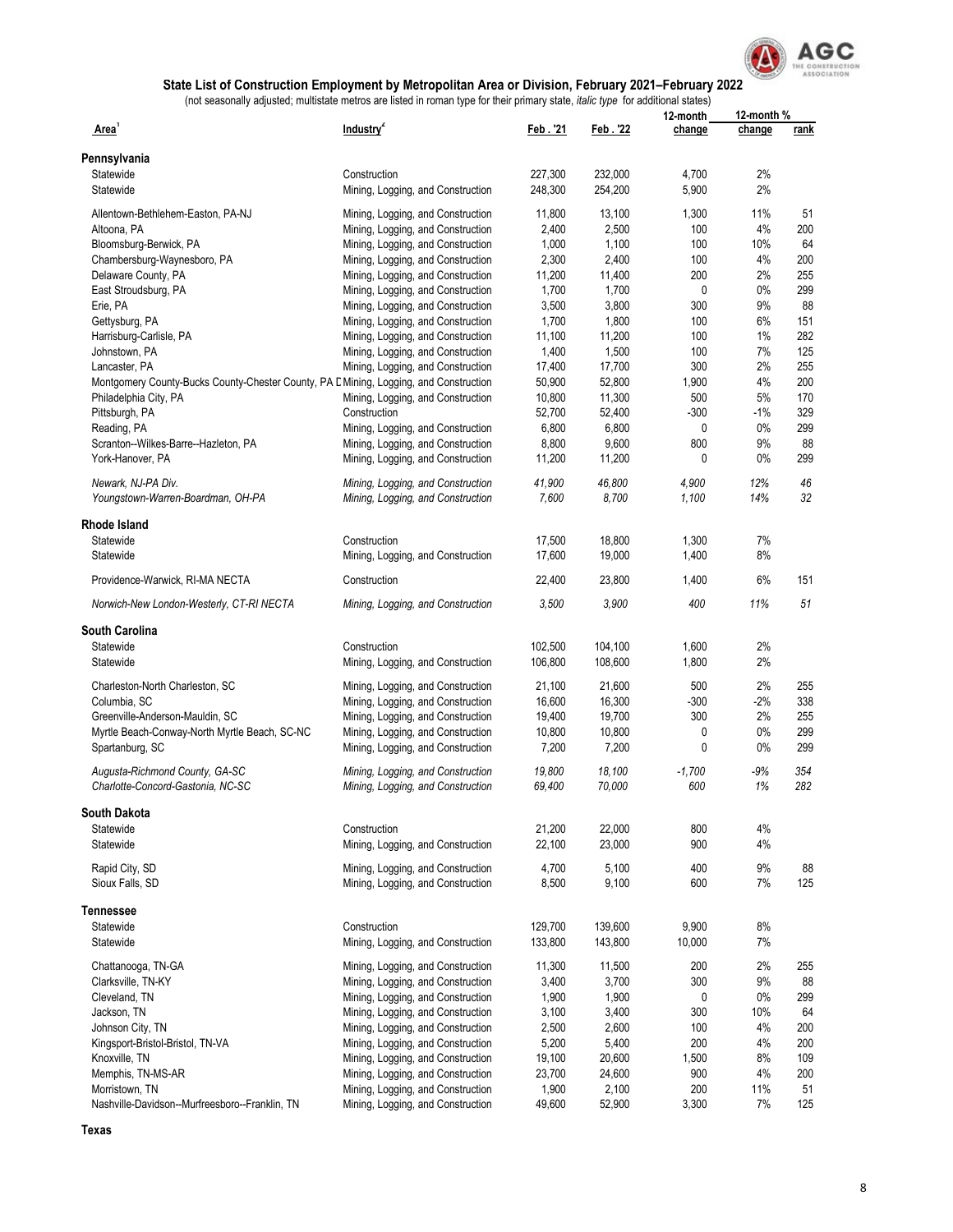

|                                            |                                   |                 |         | 12-month | 12-month % |             |
|--------------------------------------------|-----------------------------------|-----------------|---------|----------|------------|-------------|
| Area'                                      | Industry <sup>2</sup>             | <u>Feb. '21</u> | Feb. 22 | change   | change     | <u>rank</u> |
| Statewide                                  | Construction                      | 708,900         | 758,400 | 49,500   | 7%         |             |
| Statewide                                  | Mining, Logging, and Construction | 883,300         | 955,800 | 72,500   | 8%         |             |
|                                            |                                   |                 |         |          |            |             |
| Abilene, TX                                | Mining, Logging, and Construction | 4,100           | 4,400   | 300      | 7%         | 125         |
| Amarillo, TX                               | Mining, Logging, and Construction | 7,400           | 7,700   | 300      | 4%         | 200         |
| Austin-Round Rock, TX                      | Mining, Logging, and Construction | 70,100          | 73,300  | 3,200    | 5%         | 170         |
| Beaumont-Port Arthur, TX                   | Mining, Logging, and Construction | 14,800          | 16,500  | 1,700    | 11%        | 51          |
| Brownsville-Harlingen, TX                  | Mining, Logging, and Construction | 3,500           | 3,400   | $-100$   | $-3%$      | 344         |
| College Station-Bryan, TX                  | Mining, Logging, and Construction | 7,000           | 7,300   | 300      | 4%         | 200         |
| Corpus Christi, TX                         | Mining, Logging, and Construction | 18,800          | 19,800  | 1,000    | 5%         | 170         |
| Dallas-Plano-Irving, TX Div.               | Mining, Logging, and Construction | 142,400         | 148,900 | 6,500    | 5%         | 170         |
| El Paso, TX                                | Mining, Logging, and Construction | 17,100          | 18,000  | 900      | 5%         | 170         |
| Fort Worth-Arlington, TX Div.              | Mining, Logging, and Construction | 70,200          | 73,900  | 3,700    | 5%         | 170         |
| Houston-The Woodlands-Sugar Land, TX       | Construction                      | 201,900         | 214,000 | 12,100   | 6%         | 151         |
| Killeen-Temple, TX                         | Mining, Logging, and Construction | 6,600           | 7,200   | 600      | 9%         | 88          |
| Laredo, TX                                 | Mining, Logging, and Construction | 3,100           | 3,600   | 500      | 16%        | 23          |
| Longview, TX                               | Mining, Logging, and Construction | 11,800          | 12,000  | 200      | 2%         | 255         |
| Lubbock, TX                                | Mining, Logging, and Construction | 8,600           | 9,300   | 700      | 8%         | 109         |
| McAllen-Edinburg-Mission, TX               | Mining, Logging, and Construction | 8,100           | 8,500   | 400      | 5%         | 170         |
| Midland, TX                                | Mining, Logging, and Construction | 28,200          | 32,200  | 4,000    | 14%        | 32          |
| Odessa, TX                                 | Mining, Logging, and Construction | 13,400          | 15,100  | 1,700    | 13%        | 40          |
| San Angelo, TX                             | Mining, Logging, and Construction | 3,200           | 3,400   | 200      | 6%         | 151         |
| San Antonio-New Braunfels, TX              | Construction                      | 55,800          | 57,500  | 1,700    | 3%         | 235         |
| Sherman-Denison, TX                        |                                   | 3,200           | 3,300   |          | 3%         | 235         |
|                                            | Mining, Logging, and Construction |                 |         | 100      |            |             |
| Texarkana, TX-AR                           | Mining, Logging, and Construction | 2,700           | 2,900   | 200      | 7%         | 125         |
| Tyler, TX                                  | Mining, Logging, and Construction | 6,000           | 6,300   | 300      | 5%         | 170         |
| Victoria, TX                               | Mining, Logging, and Construction | 3,700           | 4,000   | 300      | 8%         | 109         |
| Waco, TX                                   | Mining, Logging, and Construction | 7,700           | 8,400   | 700      | 9%         | 88          |
| Wichita Falls, TX                          | Mining, Logging, and Construction | 2,700           | 2,800   | 100      | 4%         | 200         |
| Utah                                       |                                   |                 |         |          |            |             |
| Statewide                                  | Construction                      | 116,900         | 122,800 | 5,900    | 5%         |             |
| Statewide                                  | Mining, Logging, and Construction | 125,100         | 132,100 | 7,000    | 6%         |             |
|                                            |                                   |                 |         |          |            |             |
| Logan, UT-ID                               | Mining, Logging, and Construction | 3,500           | 3,600   | 100      | 3%         | 235         |
| Ogden-Clearfield, UT                       | Mining, Logging, and Construction | 21,100          | 21,500  | 400      | 2%         | 255         |
| Provo-Orem, UT                             | Mining, Logging, and Construction | 26,600          | 28,300  | 1,700    | 6%         | 151         |
| Salt Lake City, UT                         | Mining, Logging, and Construction | 50,400          | 53,400  | 3,000    | $6\%$      | 151         |
| St. George, UT                             | Mining, Logging, and Construction | 9,400           | 9,700   | 300      | 3%         | 235         |
|                                            |                                   |                 |         |          |            |             |
| Vermont                                    |                                   |                 |         |          |            |             |
| Statewide                                  | Construction                      | 13,000          | 13,300  | 300      | 2%         |             |
| Statewide                                  | Mining, Logging, and Construction | 13,700          | 14,000  | 300      | 2%         |             |
| Burlington-South Burlington, VT NECTA      | Mining, Logging, and Construction | 5,200           | 5,100   | $-100$   | -2%        | 338         |
|                                            |                                   |                 |         |          |            |             |
| Virginia                                   |                                   |                 |         |          |            |             |
| Statewide                                  | Construction                      | 199,800         | 202,000 | 2,200    | $1\%$      |             |
| Statewide                                  | Mining, Logging, and Construction | 206,700         | 209,100 | 2,400    | $1\%$      |             |
|                                            |                                   |                 |         |          |            |             |
| Charlottesville, VA                        | Mining, Logging, and Construction | 5,500           | 5,500   | 0        | $0\%$      | 299         |
| Lynchburg, VA                              | Mining, Logging, and Construction | 5,700           | 5,800   | 100      | 2%         | 255         |
| Northern Virginia, VA                      | Mining, Logging, and Construction | 77,300          | 78,900  | 1,600    | 2%         | 255         |
| Richmond, VA                               | Mining, Logging, and Construction | 40,100          | 38,700  | $-1,400$ | $-3%$      | 344         |
| Roanoke, VA                                | Mining, Logging, and Construction | 8,600           | 8,900   | 300      | 3%         | 235         |
| Virginia Beach-Norfolk-Newport News, VA-NC | Mining, Logging, and Construction | 39,300          | 39,200  | $-100$   | $-0.3%$    | 327         |
| Kingsport-Bristol-Bristol, TN-VA           | Mining, Logging, and Construction | 5,200           | 5,400   | 200      | 4%         | 200         |
|                                            |                                   |                 |         |          |            |             |
| Washington                                 |                                   |                 |         |          |            |             |
| Statewide                                  | Construction                      | 212,600         | 226,200 | 13,600   | 6%         |             |
| Statewide                                  | Mining, Logging, and Construction | 218,100         | 231,800 | 13,700   | 6%         |             |
| Bellingham, WA                             | Mining, Logging, and Construction | 7,700           | 7,800   | 100      | $1\%$      | 282         |
| Bremerton-Silverdale, WA                   | Mining, Logging, and Construction | 5,100           | 5,200   | 100      | 2%         | 255         |
| Kennewick-Richland, WA                     | Mining, Logging, and Construction | 10,100          | 10,300  | 200      | 2%         | 255         |
| Longview, WA                               | Mining, Logging, and Construction | 3,600           | 4,000   | 400      | 11%        | 51          |
| Mount Vernon-Anacortes, WA                 | Mining, Logging, and Construction | 3,900           | 4,200   | 300      | 8%         | 109         |
| Olympia-Tumwater, WA                       |                                   | 6,700           |         | 500      | 7%         | 125         |
|                                            | Mining, Logging, and Construction |                 | 7,200   |          |            |             |